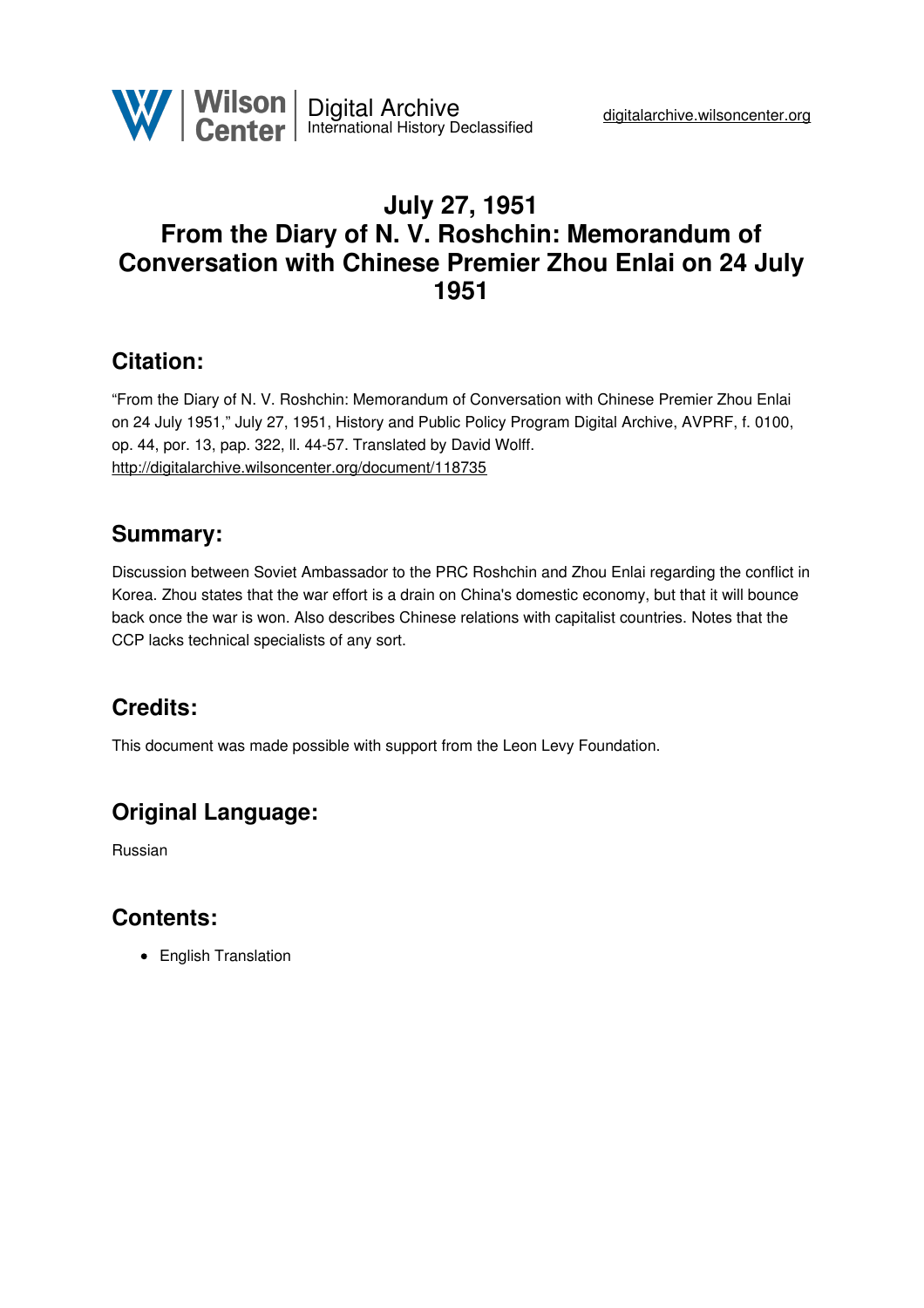#### Memorandum of Conversation

#### with PRC Premier ZHOU ENLAI on 24 July 1951

On 24 July I visited Zhou Enlai ... [discussion of Dal'dok joint shipping enterprise]. Then a conversation developed during which I asked Zhou Enlai his opinion on the negotiations in Korea and on some questions regarding [Chinese] internal politics. Zhou willingly agreed and gave the following evaluation of the chances for the negotiations in Korea as well as on several Chinese internal politics questions.

After a year of war in Korea, said Zhou Enlai, the Americans have lost 150 thousand men and the war has cost 10-12 billion dollars and nonetheless they can't occupy North Korea and approach the borders of China ... [Describes the basic military stalemate in Korea and the negotiation positions, with emphasis on the issues of the 38th parallel and the withdrawal of foreign troops from the peninsula.] ... Then Zhou touched on the moods of the various groups of the population in China towards the Korean events and said that the laboring masses in China are full of determination to fight and drive off American troops out of Korea and liberate Taiwan island. [Detail on various groups within Chinese society and their reaction to the Korean War.]

Among the right-wing elements is a group of people, who in their time were closely tied to the Jiang Jieshi regime and with the Americans. Some of these people who carried out subversive work have been discovered. For each discovery we provided the democratic parties and groups with irrefutable evidence and they were unable to object to our repression of these elements. Others of whose subversive activities we still have no evidence have been isolated.

They are under observation. We are trying to determine if they are tied in any degree to the GMD [intelligence] agency ... [Chinese internal politics are discussed.]

Then I asked Zhou Enlai what are the fundamental problems facing the Chinese government. Zhou answered that there are two, both aggravated by continuation of the war. The first is enormous financial tension. Sixty percent of the budget goes to the war. At the same time, the economy demands urgent investment. The standard of living of the working class and intelligentsia is extremely low. However, added Zhou, if the war in Korea ends, then China will quickly escape from this situation, conduct a monetary reform, increase the budget for economic construction and raise the standard of living for workers and the intelligentsia.

The other huge problem is the acute lack of technical cadres. The Chinese revolution developed for many years in the village. Senior cadres have village and army experience. Among 5 million party members, 5 million soldiers and officers and 6 million [government] employees, there are almost no specialists with contemporary technical knowledge. The young, just out of higher education, lack experience and qualifications. The old GMD technical cadres do not have the level necessary for the industrialization of China. Without the war in Korea and the huge outlays on this war, the Chinese government would quickly deal with this problem by organizing courses, technical universities and study for many [Chinese] students in the USSR. However, so long as the war goes on, it will be hard to solve this problem and it will be a fundamental constraint on Chinese industrialization.

In closing I asked Zhou Enlai to give me an overview of Chinese foreign policy towards capitalist countries. Zhou said that China divides the capitalist countries into two groups. The first group holds India, Burma, Indonesia, the countries of the Arab League and others dependent on imperialist governments The Chinese government has friendly relations with them and contact with their representatives in Beijing has been established. China tries to use them in [China's] interest,